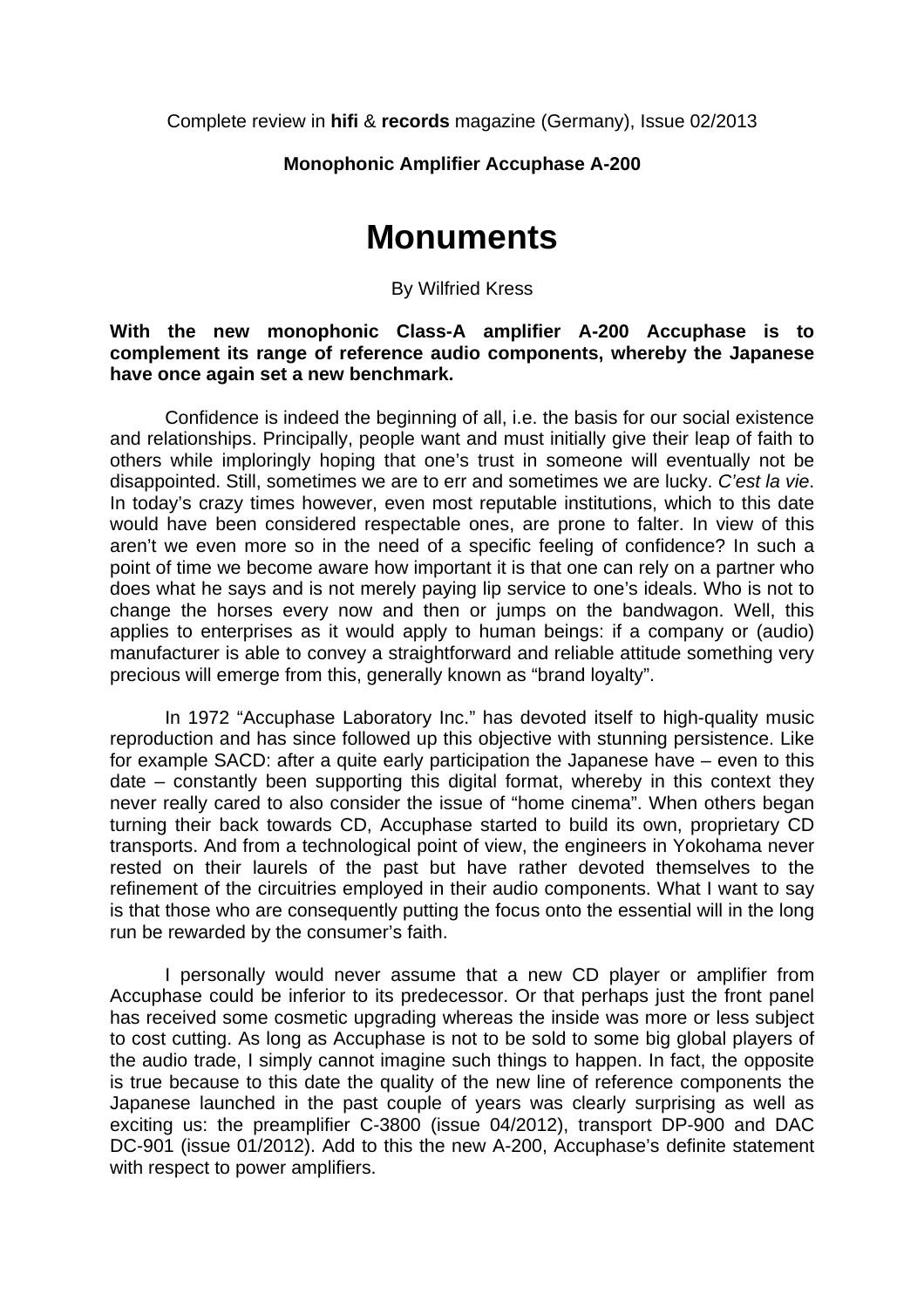On the first sight, the A-200 seemed quite familiar to us, owing to the fact that it has exactly the same dimensions as its lesser powered brother A-65 stereo amplifier (issue 04/2010). Each chassis puts a hefty weight of 46 kg onto the scales, which may still be considered "moveable" in one or the other way. Well, thanks to the large handles and bars alongside the external heatsinks this is indeed the case. A substantial part of the weight can be attributed the huge encapsulated toroidal transformer in the centre of the case, which is accompanied by two big electrolytic "beaker" capacitors with 100,000 µF each. This is quite typical for Accuphase amplifiers and apparently the engineers there do not favour the parallel array of lower capacities in the power supply.

Twenty power MOSFETs in push-pull mode are forming one amplifier assembly including its own heatsink whereby in each A-200 unit there are two of these combined in parallel configuration. So, the 40 output transistors per mono block are to provide plenty of power: Accuphase specifies the A-200 to deliver 100 Watt Class-A at 8 Ohm whereupon we measured a rated output power of 166 Watt into 8 Ohm, respectively 322 Watt into 4 Ohm. Do we really need more? Well, I personally don't but those who prefer to listen to punchy Heavy Metal, etc. all the time can never have too much power anyway. The employment of two A-200 monos in bridged operation may perhaps be a bit over the top for this purpose but Accuphase has also got some nice, big and more powerful A/B amps in its product line. Fortunately, there are absolutely no doubts coming up with respect to the "question of power" delivered by the A-200 because it features a very precise peak power meter to rely on. When classical music is playing most listeners will be happy with a mere 25 Watt and with 50 Watt one is definitely on the safe side. And who would really want to do without the magic of Class-A for something else? Power alone is in no way a warrantor for good sound. Even at low volume levels the A-200 is sounding superior to the A-65, whereby both amps have virtually nothing to do when rendering Paul Simon just playing his guitar.

The A-200 is said to be not only powerful but above all very "quiet" also. A statement of Accuphase declares the A-200 to be the amplifier with the lowest inherent noise in the 40-year history of the enterprise. Indeed, the signal-to-noise ratio is a stunning 6 dB better when compared to the A-65 and thus has set a new benchmark in our laboratory. This outstanding quietness can be attributed to the output stages working in parallel configuration as well as to the discrete design of the input stages and some modifications of the "gain management". In preceding Accuphase amplifiers the input and power stages were made with a rather high gain factors, i.e. 12 and 16 dB. In the A-200 however the input stage takes the lion's share of voltage amplification in the amount of 22 dB whereby the output section is to contribute merely 6 dB. By means of this reallocation Accuphase can proudly assure the attenuation of noise by 33 per cent.

Another issue the Japanese had worked on was the reduction of the internal resistance in favour of a high damping factor, which actually was never a real highlight in power amps from this maker. For instance, the A-50 from the year 1993 had a damping factor of just about 160 whilst the U.S. and European competition were already claiming a factor in the region of one thousand and beyond. Still, we are all aware of the fact that with respect to passive cross-over networks in speakers there are – in 99 per cent of the cases – resistors in the tweeter's signal path for level adjustment. This means any (high) damping factor is rather useless at this spot. If on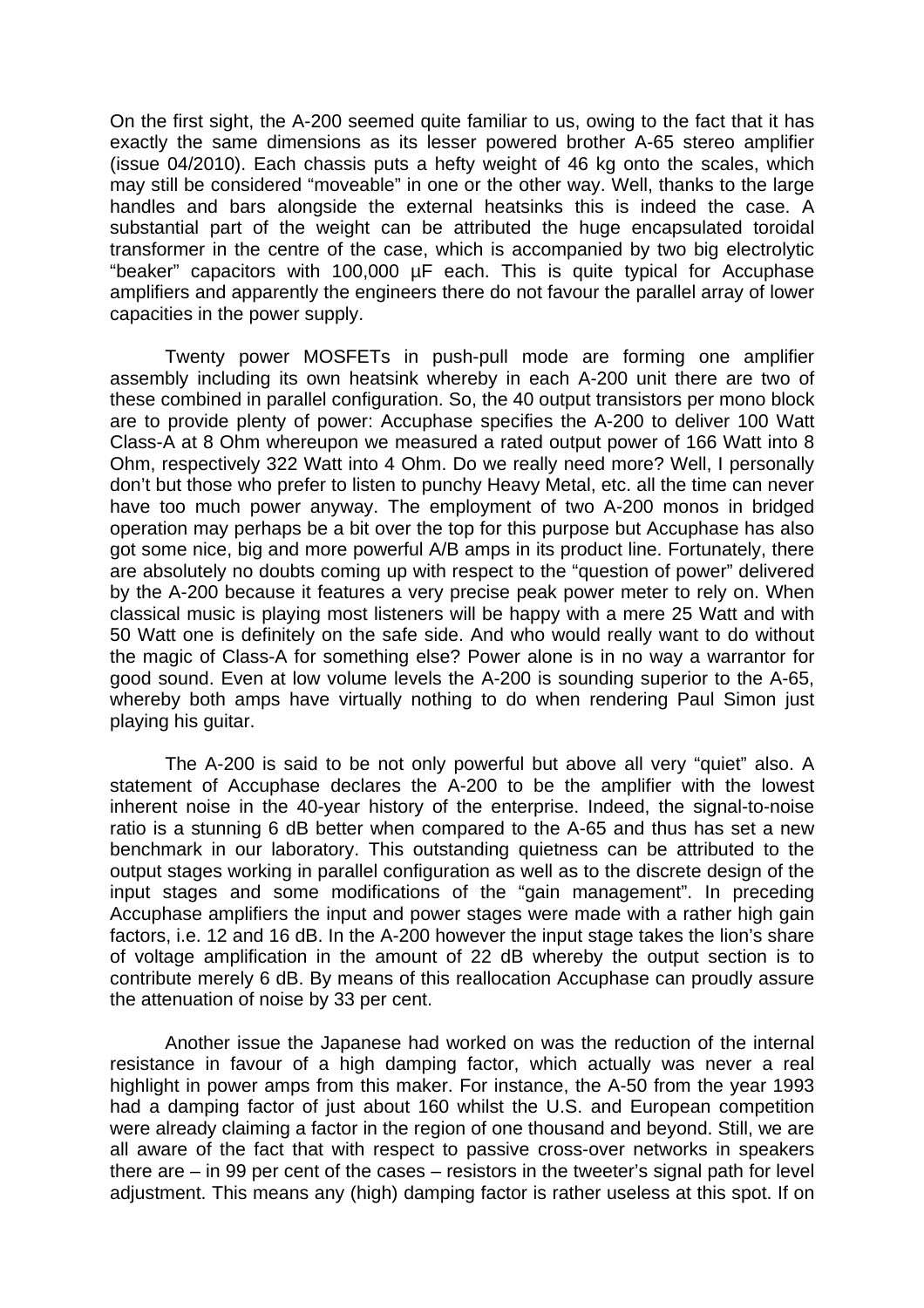the other hand speaker designers are employing extremely low-impedance inductor coils for the bass region then any amplifier output with snubber (aka Boucherot link) for the suppression of parasitic oscillations or a protection circuit with relay may tend to become a bottleneck. Well, no such relays can be found in the output circuitry of the A-200 but a heavy-gauche flat wire coil (see figure on next page) which is to achieve a damping factor of 1,000, whereby Accuphase specifies a factor of 400 for the A-65.

For the listening tests we had  $-$  for one month, that is  $-$  a complete set of Accuphase reference components at our disposal, including the clean power supply PS-1220. We used the XLR interconnects, which were supplied with the devices, as well as some power cords from HMS, whereby the professional set up of the chain was carried out by Winfried Andres from P.I.A. [*the Accuphase distributor in Germany*]. Once again it became very clear that the Magico V2 and Accuphase is a fine match which plays together very well. After some days of warming up (please see "Surrounding Conditions" elsewhere in these pages) the entire system sounded simply gorgeous. As far as power amplifiers are concerned I'm always trying to be prudent with respect to an absolute judgement, owing to the amplifier-speaker interface in which the impedance plays a role that should not be ignored. Therefore, either bi-amping or bridged operation with two inexpensive power amps may be beneficial in some configurations. But after having gone through a direct comparison between the A-200 and the Soulution 710 I came to the conclusion that with amplifiers of this calibre one has reached the absolute summit of high-end. The Soulution played a tad more prominent whereby the Accuphase excelled at its more colourful and refined rendition.

The keywords describing this experience are "absolute control" and "unshakeable aplomb". The A-65, too, is brilliant in this respect but doesn't get as close to the performance of the A-200. For some speakers it's a big compliment to say "They are in the room but they have actually nothing to do with the sound". The same applies to the A-200 which likewise "doesn't make an appearance". Everything on the virtual stage in front of the listener is simply "there" and comes along absolutely effortless and like a duck takes to water. This amp can flex its muscles if music is to demand it, but not like a poser who elbows his way to the foreground. With the A-200 impulses don't "bang". They just happen, if you know what I mean.

With an amplifier of this class there is really no need to worry about neither "bass-midrange-treble" nor "auditory spaciousness" or "soundstage", to be honest. Furthermore, the A-200 is never going to play music like one or the other notorious "big amp" from North America, which although being oh so powerful rather tends to be far away from "swinging". This Accuphase amplifier is definitely committed to the classic ideal of high fidelity: nothing added on, nothing left out – in this respect it is better than the rest of the world.

## **Conclusion**

With the A-200 Accuphase has completed its reference line of audio components. The unique Class-A mono amplifiers are definitely on par with the preamplifier C-3800 and the digital combination DP-900/DC-901. Together with the outstanding measured values it can without any doubt be considered "State-of-the-Art"; whereby it sounds in no way technical but highly elegant: "Class-A" can simply not be replaced by anything else.